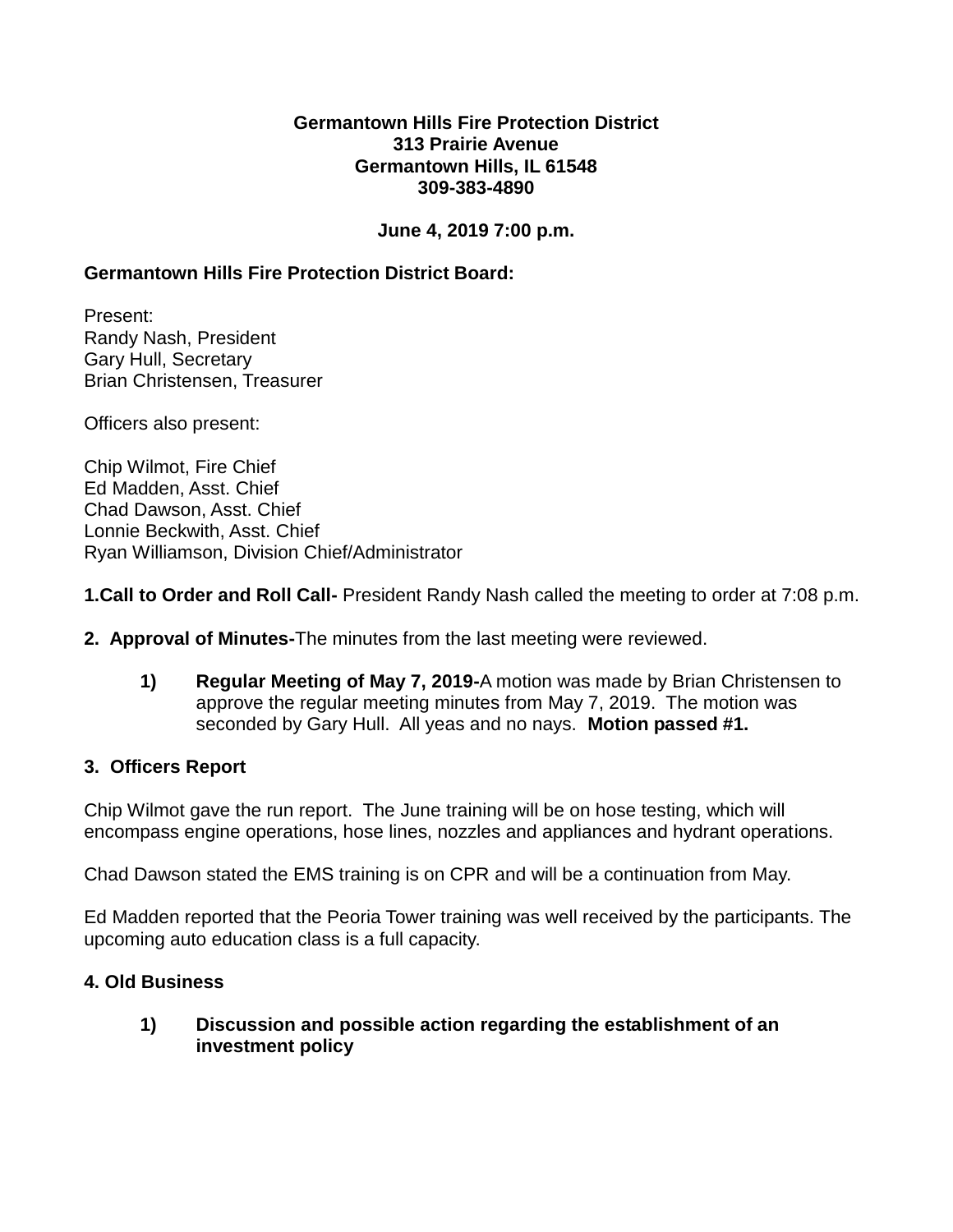Brian Christensen provided an update on the draft policy, it will be emailed out and reviewed at the July meeting.

## **2) Discussion and possible action regarding the opening of additional bank accounts for reserve funds**

A motion was made by Brian Christensen to approved the setup of an investment account at Charles Schwab to invest reserve funds. The motion was seconded by Randy Nash. All yeas and no nays. **Motion passed #2.**

## **3) Discussion and possible action regarding development of the tentative budget for the next Budget and Appropriation Ordinance.**

Brian Christensen reviewed the Corporate and EMS proposed revenues and expenses, will move forward with the changes discussed.

## **4) Discussion and possible action regarding submission of names for reappointment of appointed trustees whose terms expire 2019**

Gary Hull was approved by the Woodford County board.

### **5. New Business**

### **1) Discussion and possible action for reorganization of the GFPD Board of Trustees**

A motion was made by Brian Christensen to reappoint Gary Hull as Secretary, seconded by Randy Nash. All yeas and no nays. **Motion passed #3.** A motion was made by Randy Nash to reappoint Brian Christensen as Treasurer, seconded by Gary Hull. All yeas and no nays. **Motion passed #4.** A motion was made by Brian Christensen to reappoint Randy Nash as President, seconded by Gary Hull. All yeas and no nays. **Motion passed #5.**

## **2) Review & possible action regarding adoption of reimbursement ordinance for statewide & emergency management assistance compact (EMAC) responses, training, & exercises**

A motion was made by Randy Nash to approve Ordinance 2019-01, Reimbursement Ordinance for Statewide & Emergency Management Assistance Compact (EMAC) Responses, Training & Exercises. The motion was seconded by Brian Christensen. All yeas and no nays. **Motion passed #6**.

**3) Discussion and possible action regarding a proposal by Austin Engineering Co to provide civil engineering and bid specifications development to replace the existing parking lots with concrete**